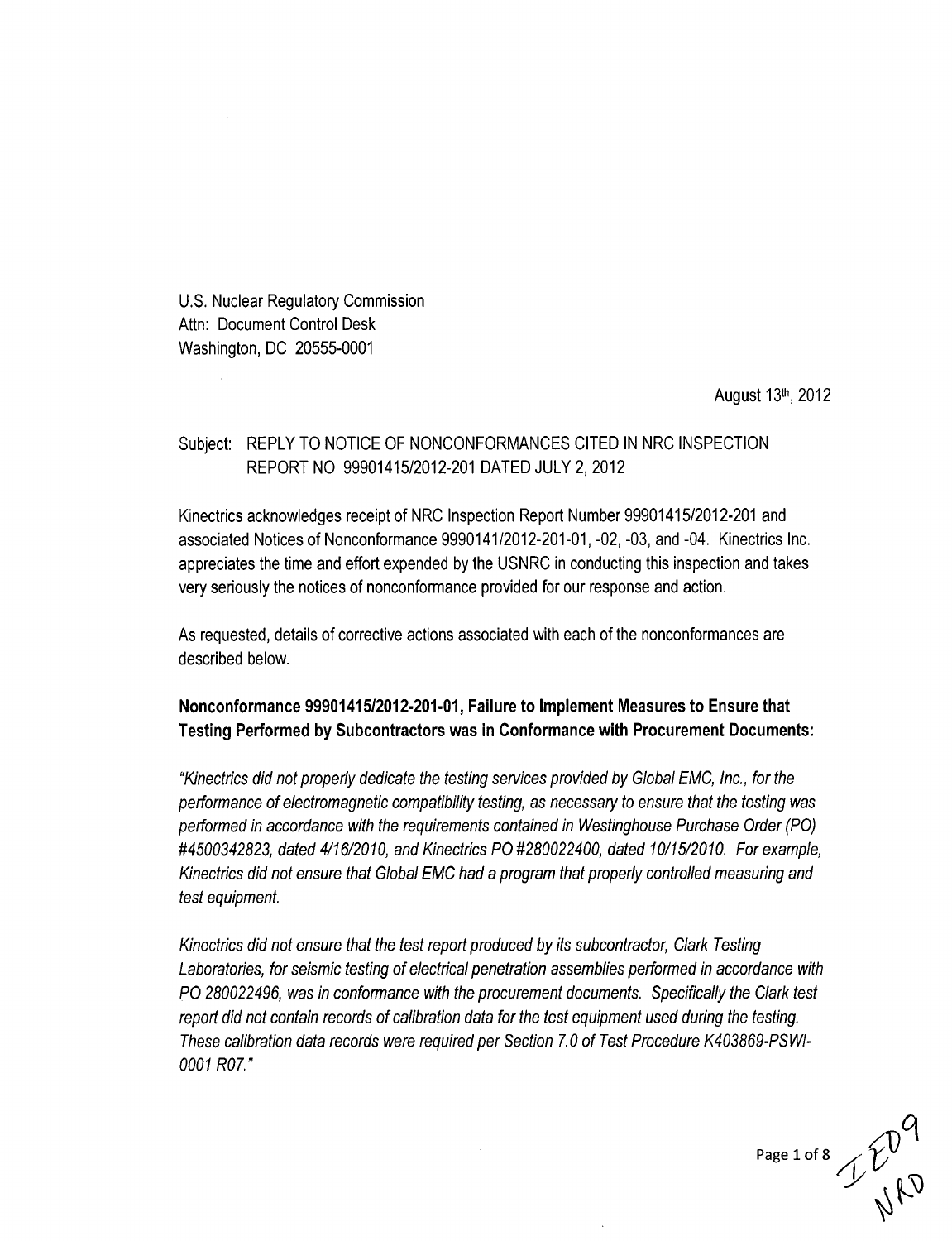## Reason for the Noncompliance:

Kinectrics had performed a commercial grade survey (CGS) of Global **EMC** Inc. on February 1 1th, 2011 using a NIAC Commercial Grade Item/Service Checklist. Critical characteristics for a testing service were identified as: competent personnel, suitable accommodation & environmental conditions, calibration methods, equipment controlled, traceability, quality controls, and reporting. The issue identified during the NRC inspection regarding Westinghouse P0 4500342823 pertained to a transient interface generator, used for radiated susceptibility magnetic field testing. This equipment was rented by Global EMC; because they did not own the equipment Global EMC did not have the calibration records for it. As such, the records could not be forwarded to Kinectrics in a timely fashion.

Kinectrics procedure K-403869-PSWI-0001 R07 required that Clark Testing provide a list of all equipment as well as the corresponding calibration dates. Clark report, 'Medium Voltage Penetration Assembly', report number 9778, was issued to Kinectrics without this information. This was an oversight on Kinectrics staff members and stemmed from inadequate review of the reconciliation between the Clark Testing report and Kinectrics' specified requirements.

# Corrective Steps that Have Been Taken and Results Achieved:

Regarding the rental equipment used by Global EMC, Kinectrics has since obtained the corresponding calibration records and performed a review of the documentation and found it to be acceptable. This is captured on Kinectrics NCR 1215.

Clark Testing has submitted a revised report to Kinectrics, which contains the calibration information for the test equipment used as defined in Kinectrics' procedure K-403869-PSWI-0001 R07. Kinectrics has reviewed this information and found it to be acceptable. This is captured on Kinectrics NCR 1222.

# Corrective Steps to Avoid Noncompliances:

Kinectrics has raised CAR 1222-01 regarding Global EMC's use of rental equipment and Kinectrics' oversight to identify that Clark Testing was not following procedure K-403869-PWSI-001 R07 as issued. Root cause analysis was performed and corrective actions include the following:

1) Department Manager to review with the Project Managers the need to review reports from subvendors in detail including the instrument sheets at the next departmental meeting. 2) Department Manager to issue a memo to the project leads to ensure all Project Leads have been reminded of the requirement.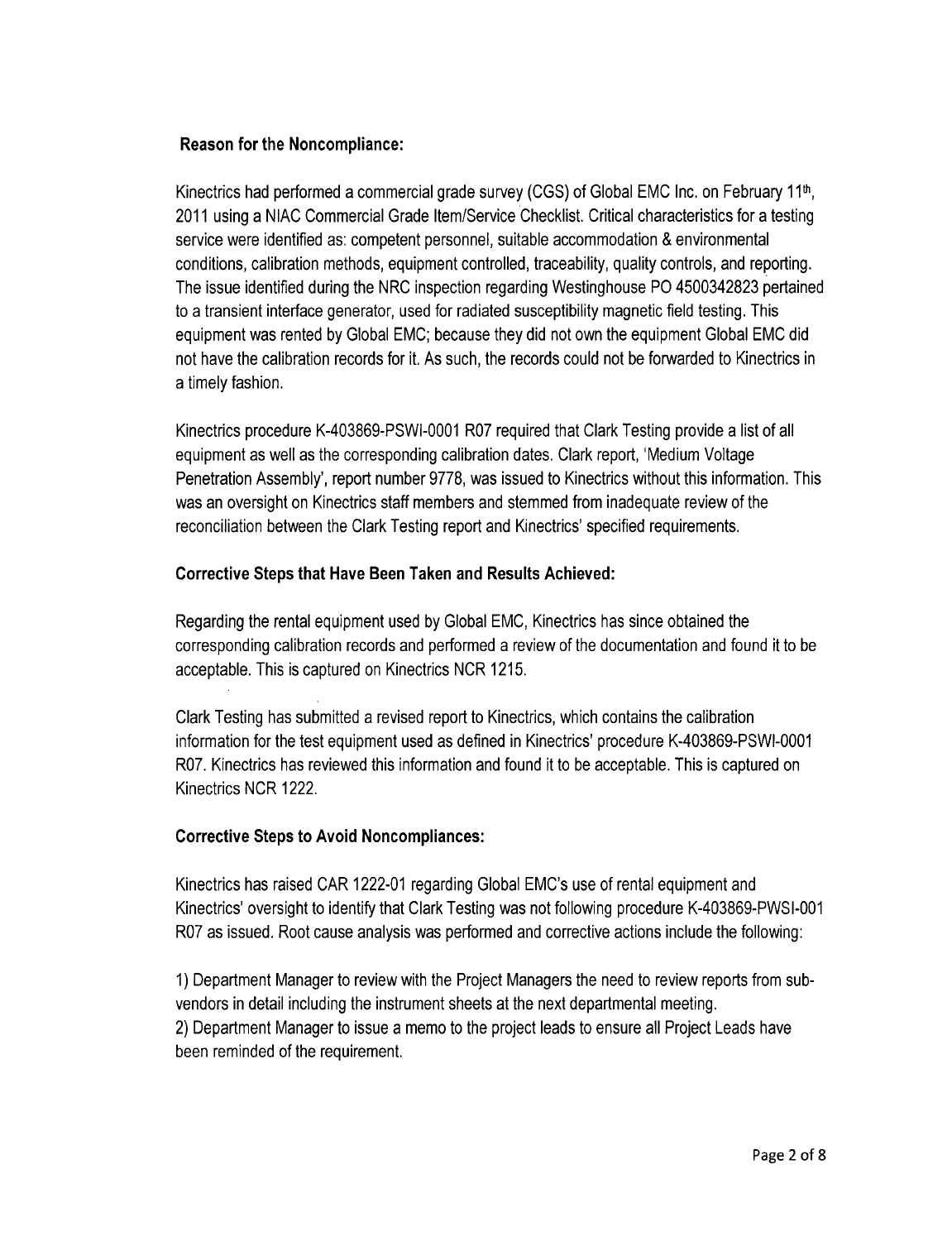## Date When Corrective Action Will Be Completed:

The corrective actions pertaining to CAR 1222-01, regarding Global EMC's use of rental equipment, was resolved by August 10, 2012.

# Nonconformance **99901415/2012-201-02,** Failure to Explicitly State the Proper Technical Standard and Revision to Be Used for Electromagnetic Compatibility Testing of Electrical Penetration Assemblies:

*"Kinectrics PO #280022400, dated 10/15/10, to Global EMC Inc. did not explicitly state the proper technical standard and revision to be used for electromagnetic compatibility testing of electrical penetration assemblies. Consequently the incorrect revision of the MIL-STD-461 was used to perform the testing."*

### Reason for the Noncompliance:

This reason for this was a personnel error in generating the procurement documents for the service. The Project Manager responsible for the oversight is no longer employed with the Company.

#### Corrective Steps that Have Been Taken and Results Achieved:

A review comparing MIL-STD-461E (required) to MIL-STD-461F (version used by subcontractor) has been performed by a Kinectrics technical expert who verified that salient portions of the standard applied for the electrical penetration assemblies were either equivalent or conservative. The specific MIL-STD-461 tests involved were RE101, RE102, and RS103.

Changes to RE101 added guidance on how to address over-limit emissions. If over-limit emissions are detected at the 7-cm antenna location, MIL-STD-461F requires determination of the distance from the EUT where the emissions meet the limit.

Changes to RE102 involved a change to the configuration of the low frequency rod antenna. MIL-STD-461F removed the requirement to connect the counterpoise to the ground plane via an elevated plate sized larger than the counterpoise. The standard now allows the connection of the rod antenna cable to the enclosure floor as soon as the cable allows in addition to placing a ferrite on the cable. For the electrical penetration assembly testing applied to a single specimen, this change does not affect the results.

Changes to RS103 included clarification for positioning the sensor at the EUT location, vertically at the point of the EUT illumination and added a test to verify that the sensor is responding to the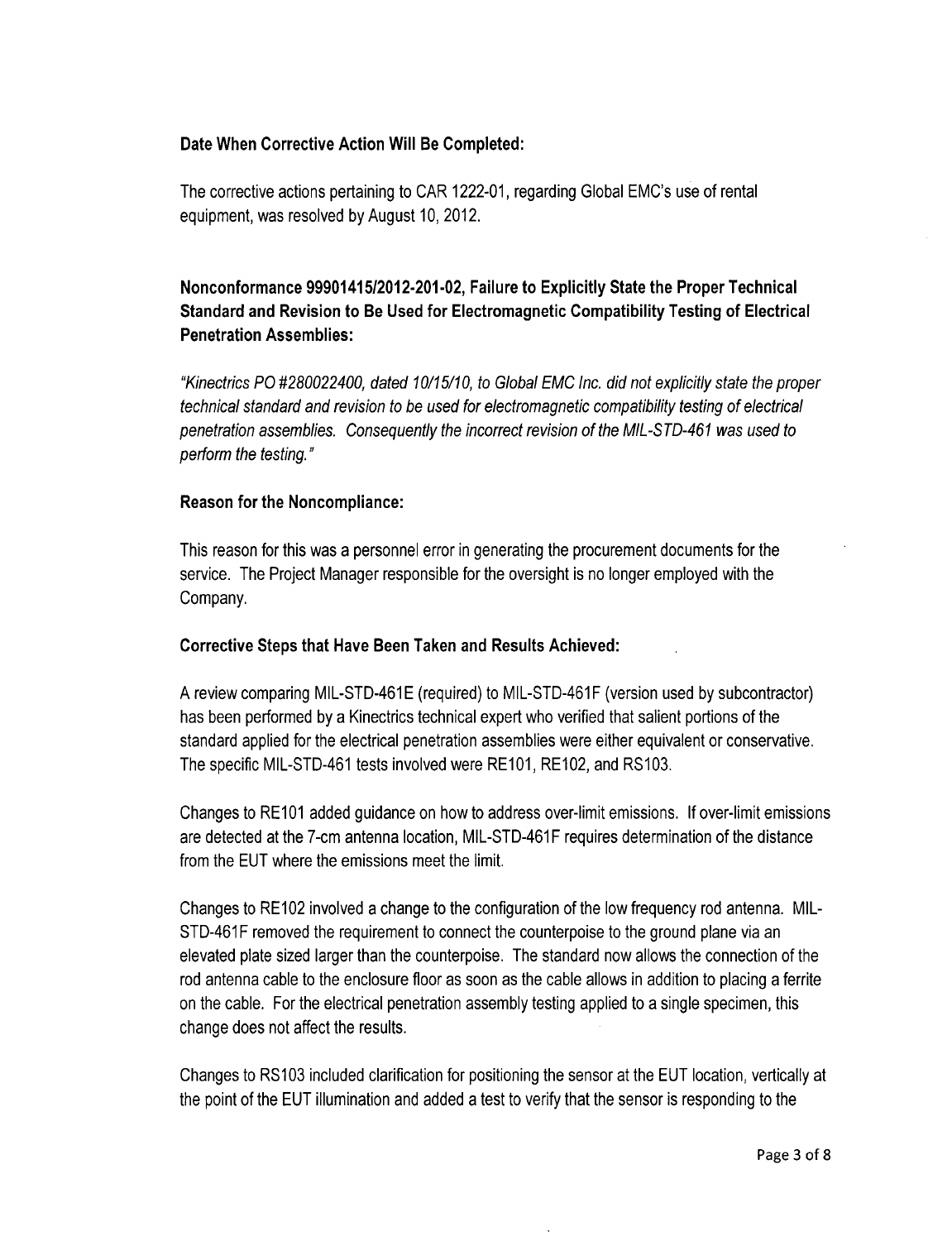fundamental frequency, as opposed to the harmonics of the test amplifier. In addition, positioning of the radiating antenna at 1 meter or more from the EUT was incorporated eliminating the capability of moving the antenna closer to achieve specified field strengths at all test frequencies. These requirements are more restrictive.

Kinectrics has raised NCR 1216 to identify this issue and communicate it to the customer.

# Corrective Steps to Avoid Noncompliances:

Kinectrics has raised CAR 1216-01 regarding the discrepancy between specification MIL-STD-461 revisions E and F. Root cause analysis was performed and corrective actions include the following:

1) Have a subject matter expert review the two revisions to determine if the client's requiremet was meet.

2) If further testing required, PM to advise client, if not, file objective evidence in project file. 3) Department Manager review the issue at the next departmental meeting.

# Date When Corrective Action Will Be Completed:

The corrective actions pertaining to CAR 1216-01, regarding not identifying the appropriate revision of a test standard, were resolved by August 10, 2012.

# Nonconformance **99901415/2012-201-03,** Failure to Verify the Adequacy of Certain Design Features Associated with Molded Case Circuit Breakers that were Procured from Commercial Suppliers:

*"For molded case circuit breakers supplied to South Carolina Electric and Gas under PO #NU-02SR 744190, dated 5/16/2011, and to Duke Energy under PO #149028, dated 7/31/2011, Kinectrics did not perform inspections, tests, or analyses sufficient to verify the interrupting rating, which is a critical characteristic of the subject breakers. Kinectrics also did not perform any actions that would have verified that the breakers were manufactured in accordance with a commercial program sufficient to verify the interrupting ratings.*

*For molded case circuit breakers supplied to South Carolina Electric and Gas under PO #NU-02SR 744190, dated 5/16/2011, and to Duke Energy under PO #149028, dated 7/31/2011, Kinectrics did not perform testing or analyses sufficient to establish the seismic qualification of the subject breakers. Seismic qualification was based upon an assumption of similarity to breakers previously tested by Kinectrics; however, Kinectrics did not perform inspections, tests, or analyses sufficient to verify that the subsequent breakers were identical in form, fit, and function to those that were previously tested."*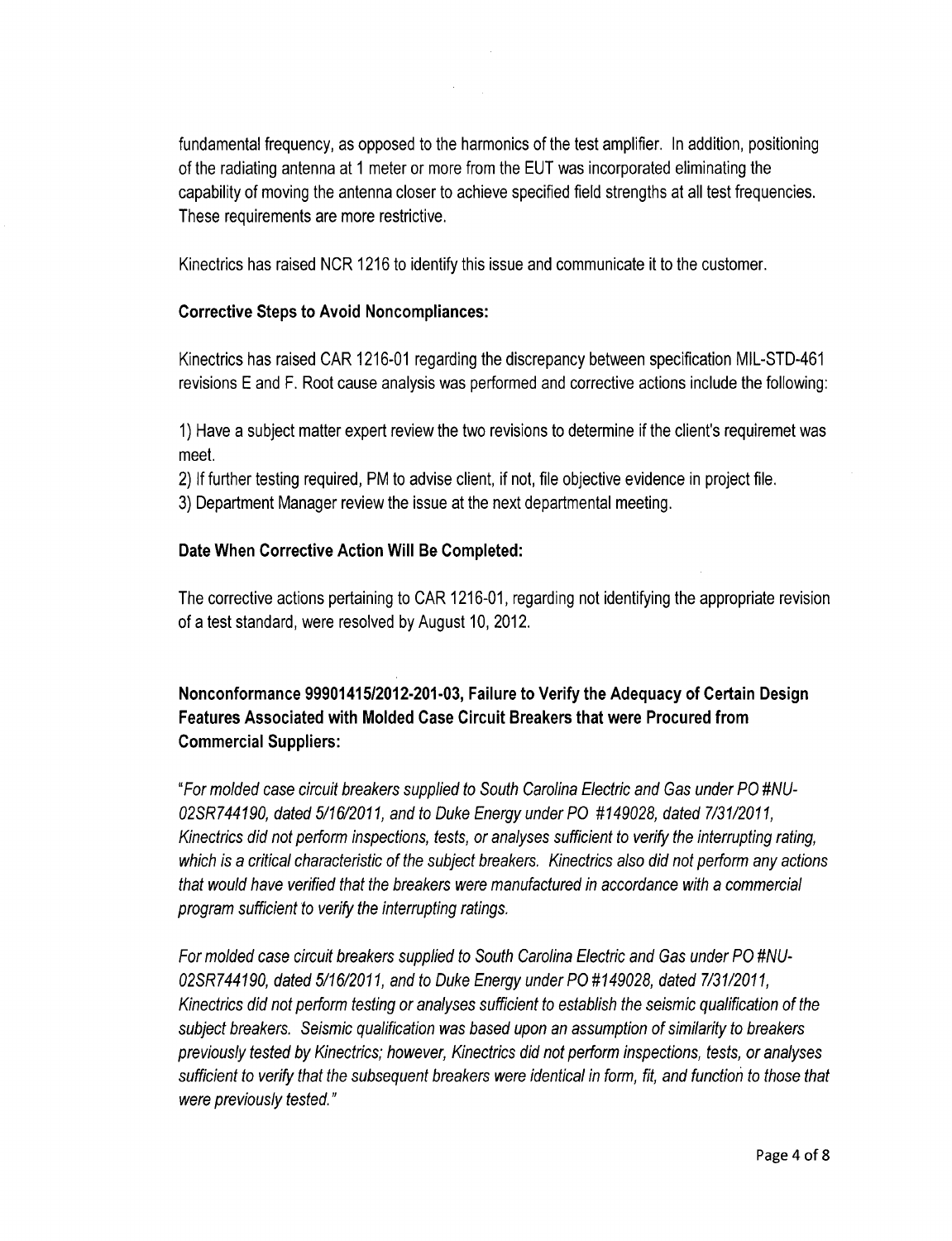#### Reason for the Noncompliance:

Regarding verification of the interrupting rating, Kinectrics relied in large part on the JUTG guidelines for dedication of molded case circuit breakers. The verification methods do not require independent testing of the interrupt rating; the rationale being that certification of the breaker by the manufacturer to obtain the UL489 certification is deemed sufficient to verify this characteristic. This is consistent with the rationale described in USNRC Bulletin 88-10. The point is well taken, however, that this justification should have been documented in the dedication plan.

Regarding establishing seismic qualification of the dedicated breakers, this finding stems from less than clear wording in the Kinectrics Inspection and Test Plan (ITP). The inspection report states that "similarity was established only through a comparison of mass and dimensions which is not a sufficient basis by itself to establish similarity for the purposes of seismic qualification." Kinectrics agrees that comparison of mass and dimensions alone does not establish similarity. In actuality and practice, Kinectrics understands that verification of all critical characteristics for design (CCD) is, by definition, required to establish similarity for qualification. Thus, while the wording of the ITP might have been interpreted as only requiring comparison of weight and dimensions, verification of all the CCD's was required in this case (and all cases) to establish qualification. For example, the breakers in question were subjected to a comprehensive dedication plan (to establish similarity to qualification) which included a rigorous receipt inspection process (including specific checks for suspect/potentially fraudulent hardware), and explicit verification of markings, identification, configuration, dimensions, weight, trip/reset operation, dielectric strength, thermal-overload trip function, instantaneous over-current trip function, and rated current hold-in. All of these verifications had to be satisfied for the breaker to be dedicated. This is described in dedication plans K-403425-CGD-0031 R02 and K-115012-CGD-0001 R01 for South Carolina Gas & Electric and Duke Energy, respectively. Thus, while the ITP was interpreted by the reviewers as only requiring mass and dimensions to establish similarity, much more was required by our dedication process.

#### Corrective Steps that Have Been Taken and Results Achieved:

Kinectrics is evaluating the development of a standard template for the dedication for specific product types identifying critical characteristics as well as providing the rational for the selection of those critical characteristics.

#### Corrective Steps to Avoid Noncompliances:

No further corrective actions required.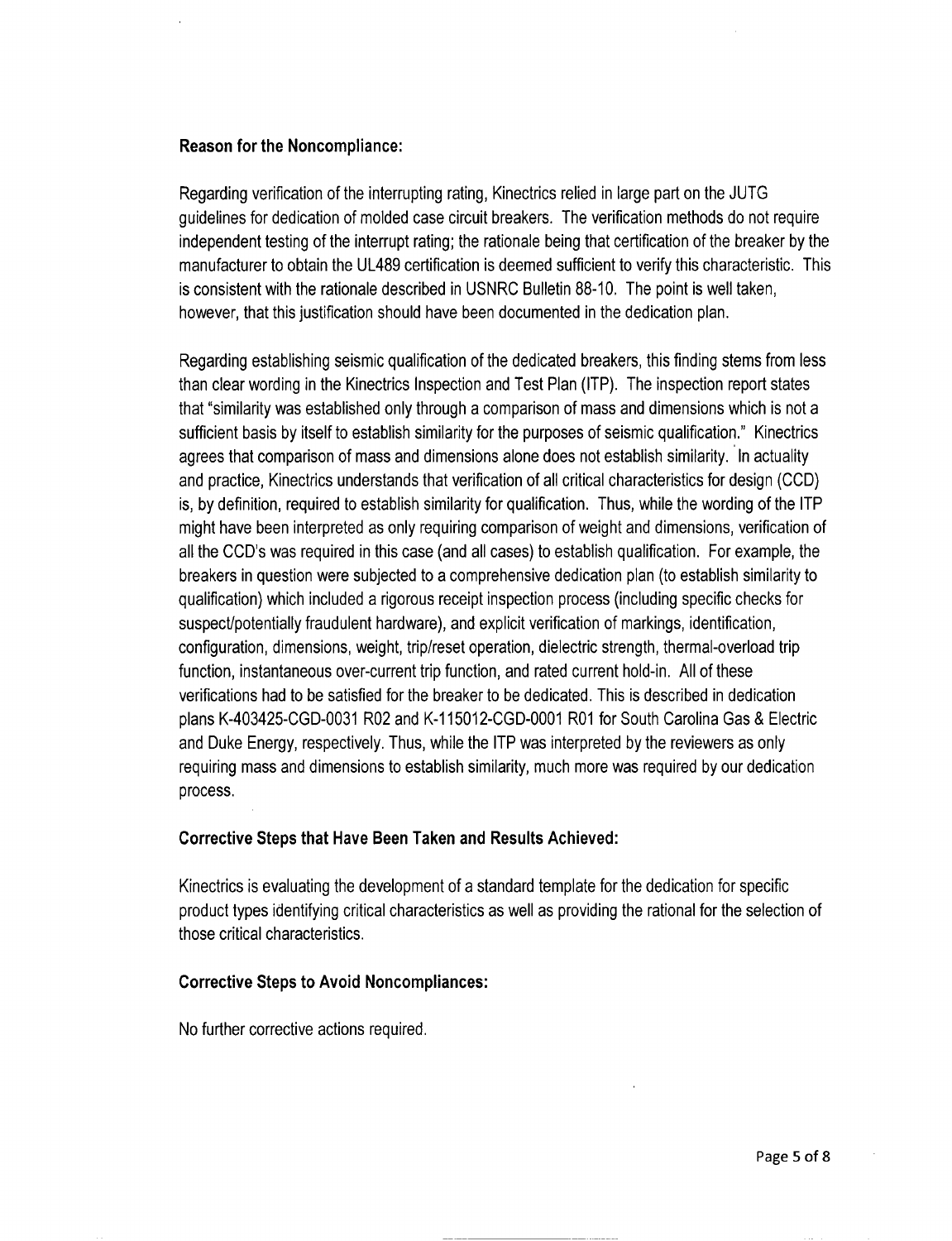### Date When Corrective Action Will Be Completed:

Not applicable.

# Nonconformance 99901415/2012-201-04, Failure to Take Corrective Actions Sufficient to Ensure that Molded Case Circuit Breakers Were In Fact Authentic, New, and Not Refurbished:

*"As of May 18, 2012, Kinectrics did not take corrective actions sufficient to ensure that molded case circuit breakers, procured by Kinectrics from Tiger Controls (a commercial distributor), dedicated by Kinectrics for use in safety related applications, and then supplied to Duke Energy under PO #149028, dated 7/31/2011, were in fact authentic, new, and not refurbished. Specifically, after receiving a large percentage of breakers from Tiger controls that appeared to be either used, refurbished, or otherwise tampered with, Kinectrics corrective actions were insufficient to ensure that the replacement breakers they received from Tiger controls and shipped to Duke Energy were in fact authentic and could be traced back to the actual OEM factory."*

## Reason for the Noncompliance:

Kinectrics' standard practice for procuring items to be subject to commercial grade dedication is to source materials either directly from the manufacturer or from a source authorized by the manufacturer to resell/distribute the items. In this case, due to the expedited nature of the project, quantity of breakers required, and available stock throughout the manufacturer's distribution channels, the breakers were procured from three separate sources. One source, Tiger Controls, was recommended to Kinectrics by the customer and was asked to provide ten (10) breakers. Seven (7) of the originally supplied quantity were rejected during receipt inspection due to workmanship/appearance concerns; this was documented on Kinectrics NCR 783. Seven (7) replacement breakers were obtained via Tiger Controls and four (4) of these were rejected during receipt inspection; this was documented on Kinectrics NCR 805. Four (4) replacement breakers were then obtained which passed receipt inspection and finally filled the order quantity. None of the suspect breakers were subjected to dedication testing and therefore there was no objective evidence that they would not have met performance requirements. However, the concern expressed in this NON is appreciated especially considering the fact that the breakers were not shipped directly from the OEM but rather were shipped to an Eaton distribution center near Tiger Controls, Tiger Controls physically took possession of the breakers at that distribution center and shipped directly to Kinectrics' laboratories in Toronto. This was due to the fact that Eaton would not ship these breakers internationally. Kinectrics has since confirmed through the OEM and Tiger Controls that the items were new, and unused from the factory.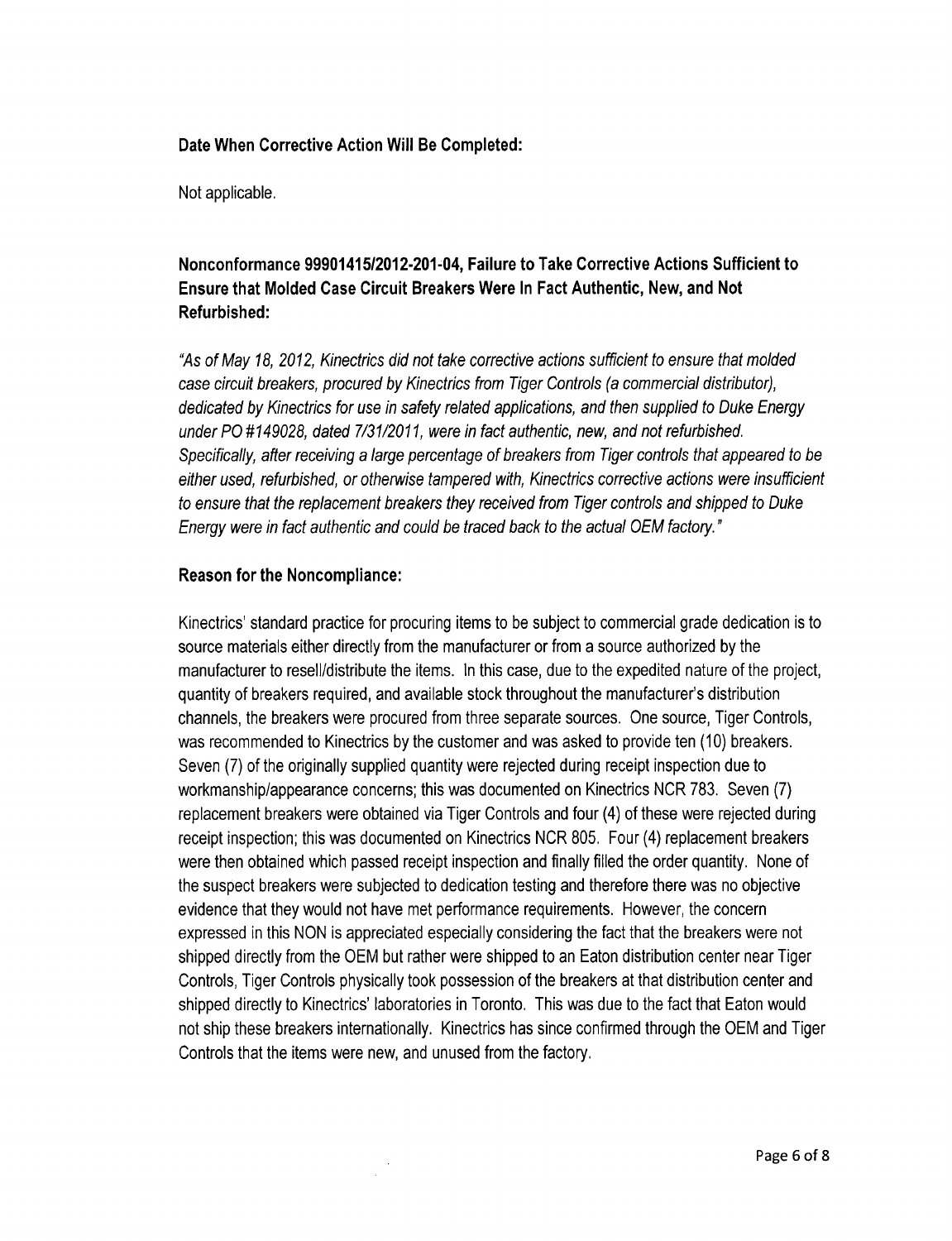Kinectrics believes that it is important to note that the rigorous inspection procedures employed rejected breakers which were potentially suspect. While some of the indications were purely cosmetic in nature, and subsequent testing by the OEM on returned units determined that they were acceptable, the more restrictive criteria applied by Kinectrics was conservative.

## Corrective Steps that Have Been Taken and Results Achieved:

Irrespective of the foregoing, Kinectrics will exclude Tiger Controls from providing commercial hardware for dedication unless the items are shipped directly from the manufacturer to Kinectrics. This is now possible with the Kinectrics US Inc. facility in Cincinnati, Ohio which provides U.S. manufacturers with the option of avoiding international shipments.

Kinectrics contacted the customer and verified that the subject breakers were not installed and are in QC hold pending completion of associated qualification tests.

### Corrective Steps to Avoid Noncompliances:

When customers specifically request sourcing material from suppliers not on the Kinectrics Quality Approved Suppliers List, Kinectrics will take steps to ensure that all relevant critical quality aspects of the supplier will be examined before accepting such supplier recommendations. Kinectrics Operating Procedure 6-5, *Quality Approved Suppliers List,* is to incorporate this requirement.

## Date When Corrective Action Will Be Completed:

Operating Procedure 6-5 will be updated to include the above mentioned requirement by August **31,2012.**